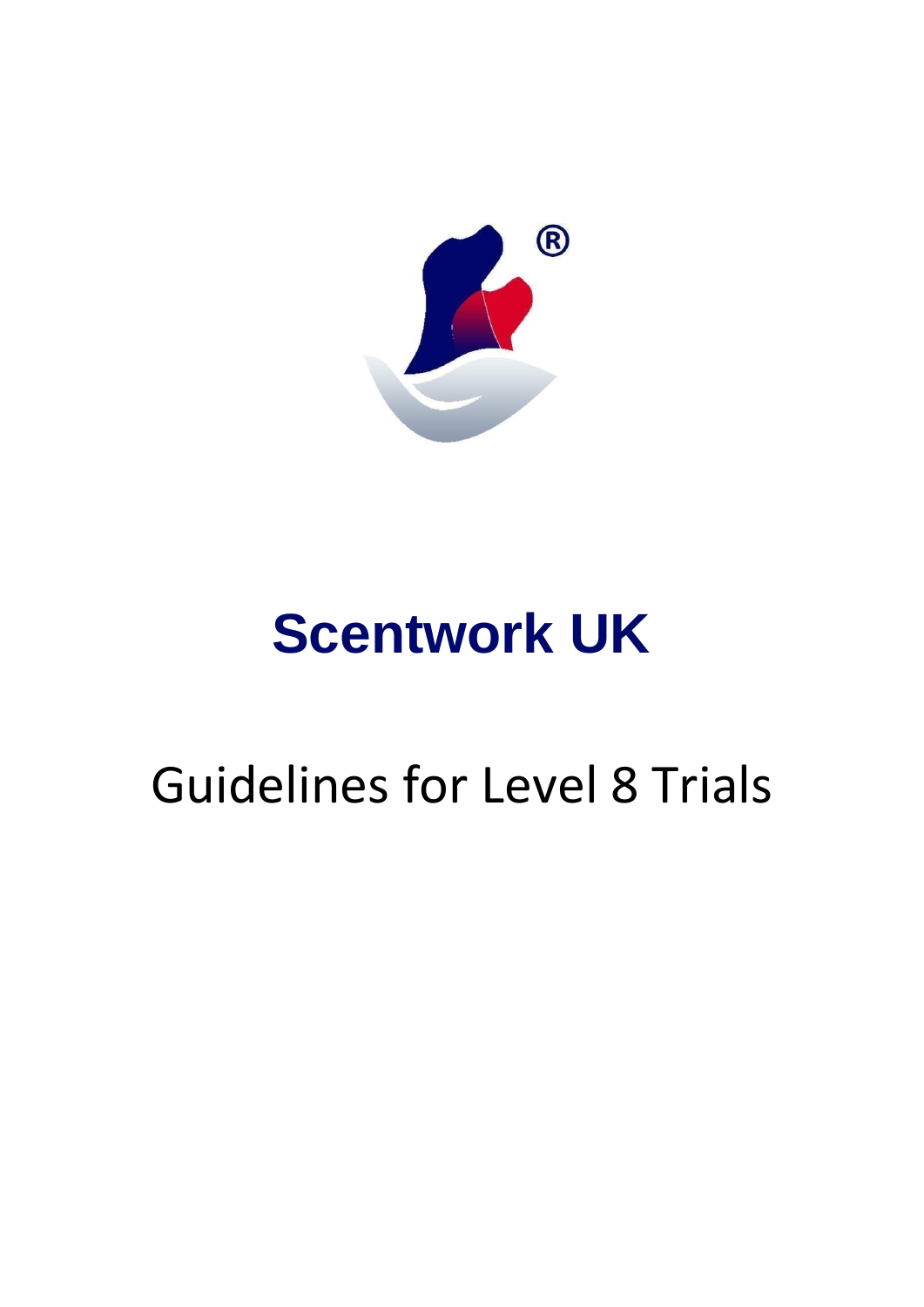

.

l,

i<br>I

#### **The Test involves 3 timed searches.**

- 1. The judge to hide 10,12,15,20 or 24 scented articles hidden within 3 search areas, two of which will be interior and one exterior.
- 2. Target scents will be cloves, gun oil and truffle oil.
- 3. Each search area will contain one 'unscented' decoy article (see guidelines)
- 4. The time allocated per search will be decided by the judge and after running the 'White dog' over each search area.
- 5. The handler will **NOT** know how many scented articles per area and how much time they have.

#### **Marking System**

| 12 points for each scented article if 10 are hidden                                                                                 |                  |
|-------------------------------------------------------------------------------------------------------------------------------------|------------------|
| 10 points for each scented article if 12 are hidden<br>$\bullet$                                                                    |                  |
| 8 points for each scented article if 15 are hidden<br>$\bullet$                                                                     |                  |
| 6 points for each scented article if 20 are hidden<br>$\bullet$                                                                     | <b>120 Marks</b> |
| 5 points for each scented article if 24 are hidden                                                                                  |                  |
| An extra 10 'Bonus points' per search will be awarded to those<br>teams who finds and <i>declares</i> that all the scented articles | <b>30 Marks</b>  |
| have been found before the allocated time has been reached.                                                                         |                  |
|                                                                                                                                     |                  |
|                                                                                                                                     | Total 150        |

Up to 5 Marks will be deducted for:

- **Fouling in any of the search areas and 5 marks for each fouling offence**
- **Feeding and rewarding in the search area, verbal rewards are acceptable**
- **Swallowing articles**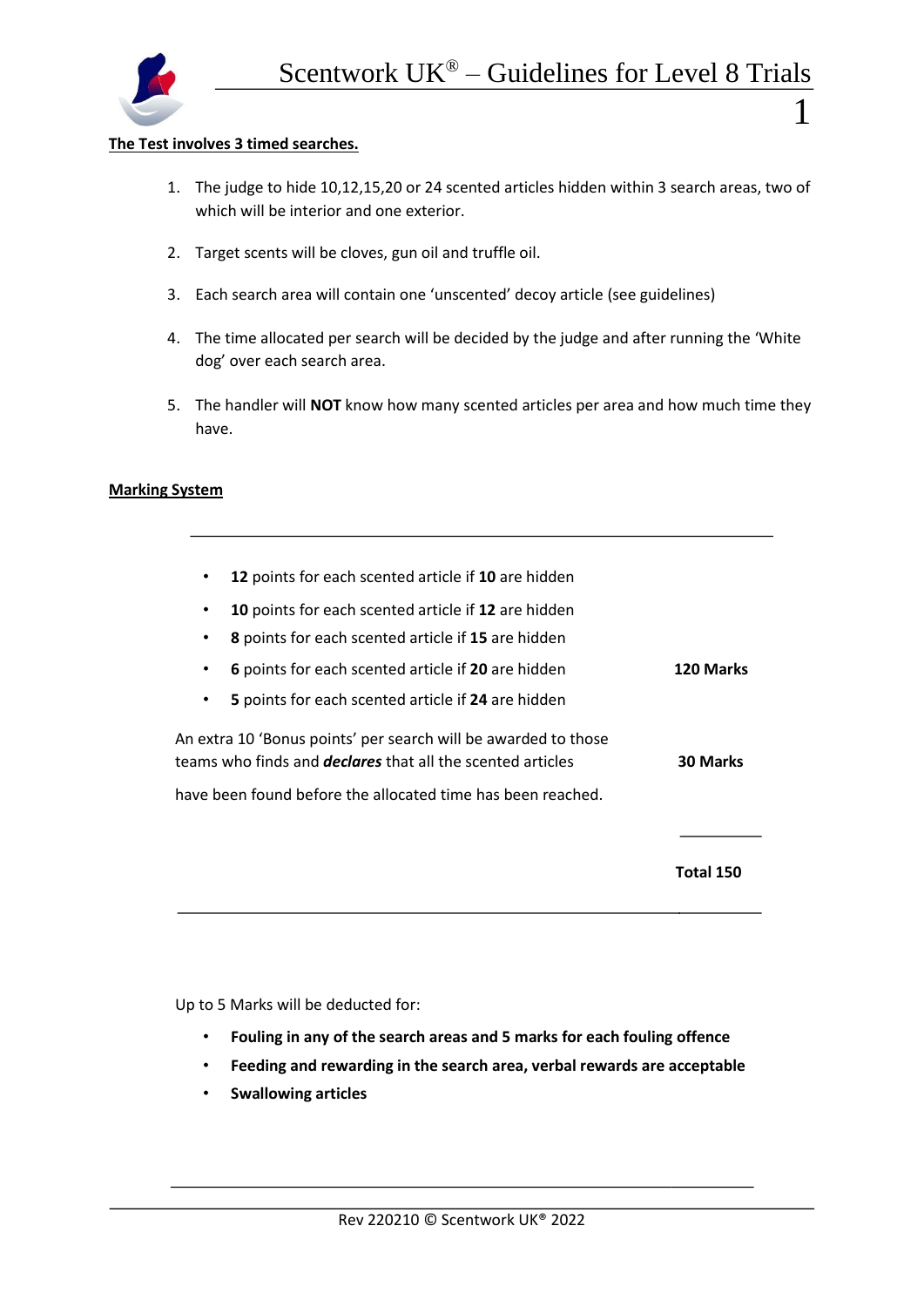

.

l,

i<br>I

Up to 2 Marks will be deducted for:

- Minor trashing of the items
- Moving or touching items without permission
- Re-tasking the dog to search/indicate again, after calling the alert, if the judges asks "where?"

Minor marks (1 point and less) will be deducted for: the handler pulling the dog away from the hidden scent, the handler getting in the dogs way, lack of systematic coverage of the search area, the dog spending a lot of time not searching the items under test, over use of verbal corrections.

## **Please note that the above deductions are the only deductions that can be used when judging a L5-8 trial**

• **Disqualification:** more than 3 false alerts, including those called on the 'unscented' decoys, throughout the 3 search areas.

**Pass Mark 90** 

#### **In order to qualify, competitors must:**

Have a minimum of 90 marks after any deductions

Certificates of merit will be awarded to those that pass and in addition there will be rosettes from 1st to 4th awarded to those with the highest marks. In the event of a tie the team with the fewer false alerts will be the winner. If there is still a tie the team with the fastest time will be the winner.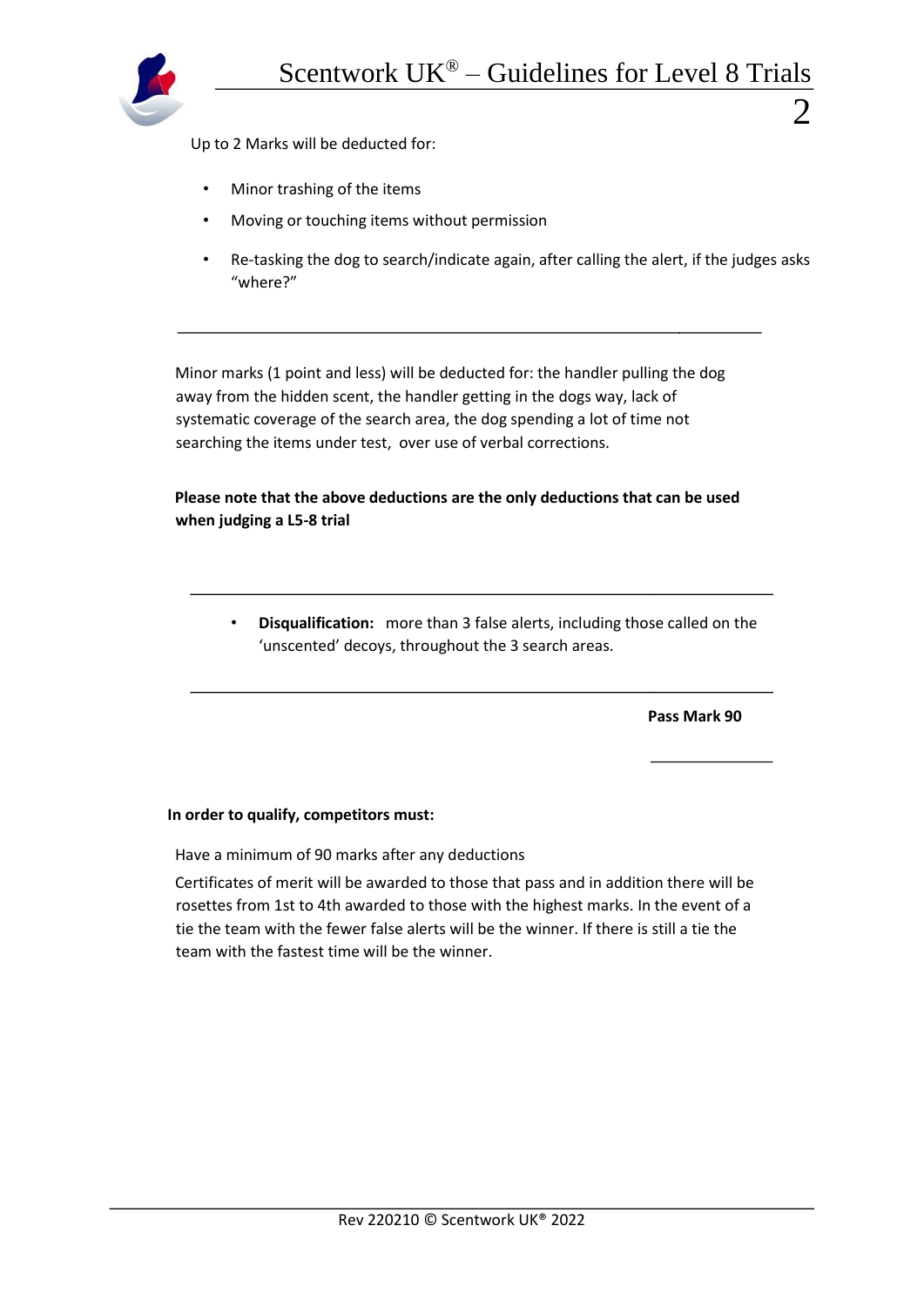

## **General Guidelines**

The team to gain 90 marks out of a possible 150 using either an 'active' or 'passive' indication.

The Searches can run in any order.

There will be a draw for each of the tests to determine the running order of the teams.

The search areas will be clearly identified by flags, cones, tape or other identifiers marking the perimeter of the search area. The hides will only be within the designated search area. However, dogs and handlers may move outside of those areas as part of their search.

The dogs can be worked 'on or off' leash and will be decided by the handler.

Items to be touched or moved by the competitor will be at the judge's discretion.

The judge will ask the handler when he/she is ready and as soon as the dog's nose passes the start markers the steward will start the stop watch.

Handlers may choose to work the search area from any angle after the dog has crossed the designated start markers.

Calling the 'Alert/Find' – When the handler thinks his/her dog has found the scented article the handler should tell the judge either verbally and/or raising their hand/arm to the judge.

If the judge asks the competitor to confirm 'where' for clarification, the competitor should not send the dog in again but should show the judge by 'pointing' to where the scented article might be hidden. *Marks will be lost if the competitor asks the dog to search for a second time.*

The judge will tell the handler at the time if each 'Alert' is correct or not and the handler and dog team will then continue the search.

The handlers can carry rewards with them during the search but must not reward, other than a verbal reward, within the search area.

The competitor can leave the search area to reward their dog as many times as they wish but the clock will not be stopped.

The competitor will be told after the search how many scented articles were found and how many deductions were lost. It is the responsibility of the competitor to point out any discrepancies at the time as marks cannot be changed from then after.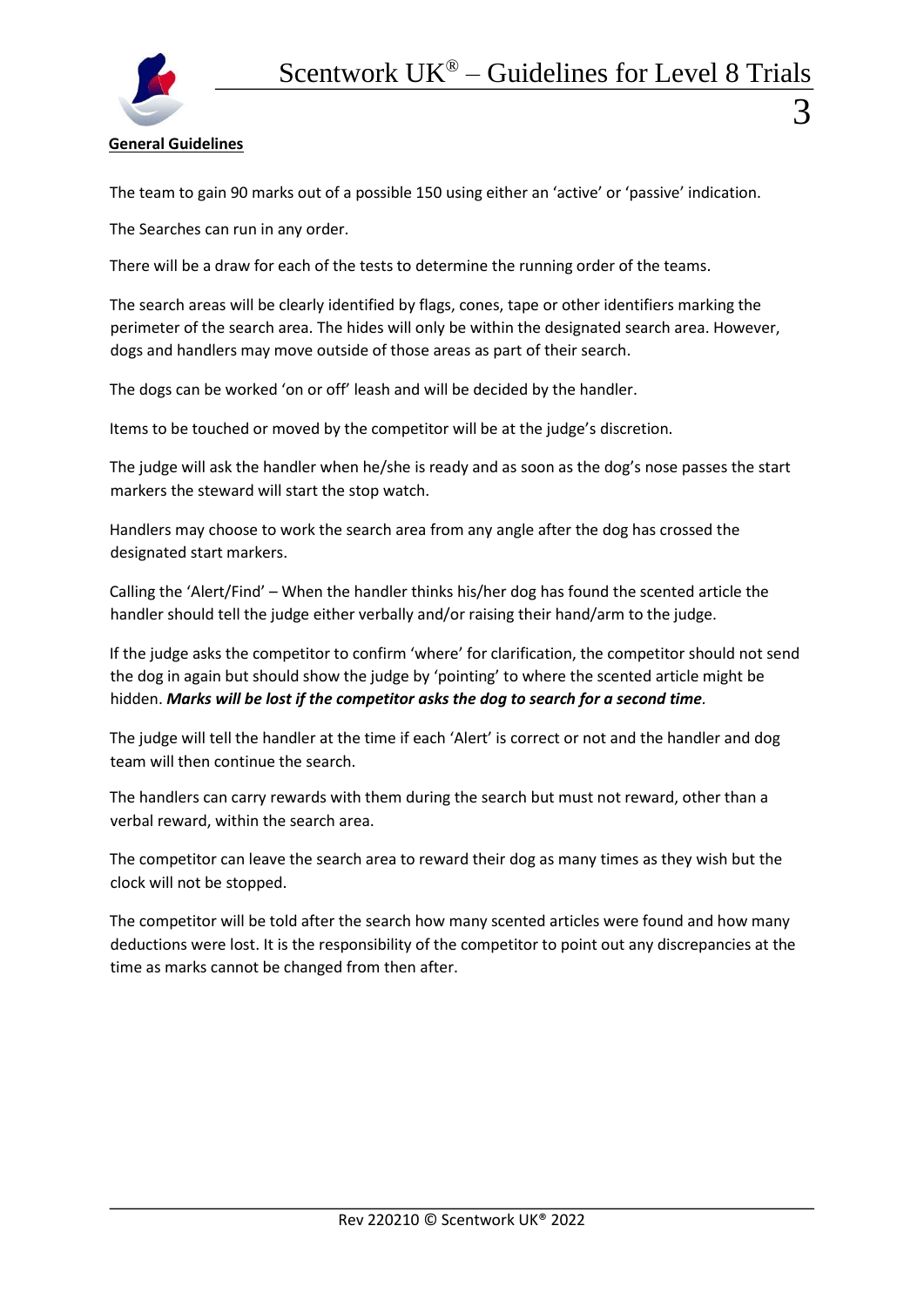

**Judges Guidelines** 

The judge will decide how many scented articles should be hidden per search area.

Scented articles in the 'Exterior search' should be hidden at least 4ft (120cm) from each other.

The judge will hold a briefing before each search showing the competitors the area/s to be searched, what is not to be searched and what items can be moved.

The judge should consider safety especially if using any electrical appliances or heaters when choosing suitable places to hide the scented articles. The judge can remove any items deemed unsafe from any of the three search sites.

Items added to the search areas may or may not be used as places to hide the scented articles.

Article scent may consist of any material which has been shown to be absorbent to the scent and small enough to be concealed from the handler. Suggested articles are pipe cleaners, hair ties, pieces of wool, wood (drink stirrers), string, velcro strips or pads as well as small pieces of fabric. Scented pieces of material can firstly be placed into a small container although a small section of the material must be exposed.

Scented articles should be placed in the search areas at least 5-minutes before the first competitor runs.

One 'unscented' decoy article will be added to each search area. Decoy 'unscented' articles can be of any material and a small section may be visible to the handler.

If a handler calls the alert/find on a previously found article no marks will be lost and neither will this result in a 'false alert'.

The judge may stop the search in the event of extreme trashing of items, damage to vehicles, and the dog continually leaving the search area, however the dog and handler team will be allowed to continue to search the other search areas.

The 'white dog' will be run all search area to determine how much time the judge will allocate to each search. The competitors will not be told how much time they will have. When a 'white dog' isn't available the first dog in the running order will complete the search, after which the judge will determine the time for the search.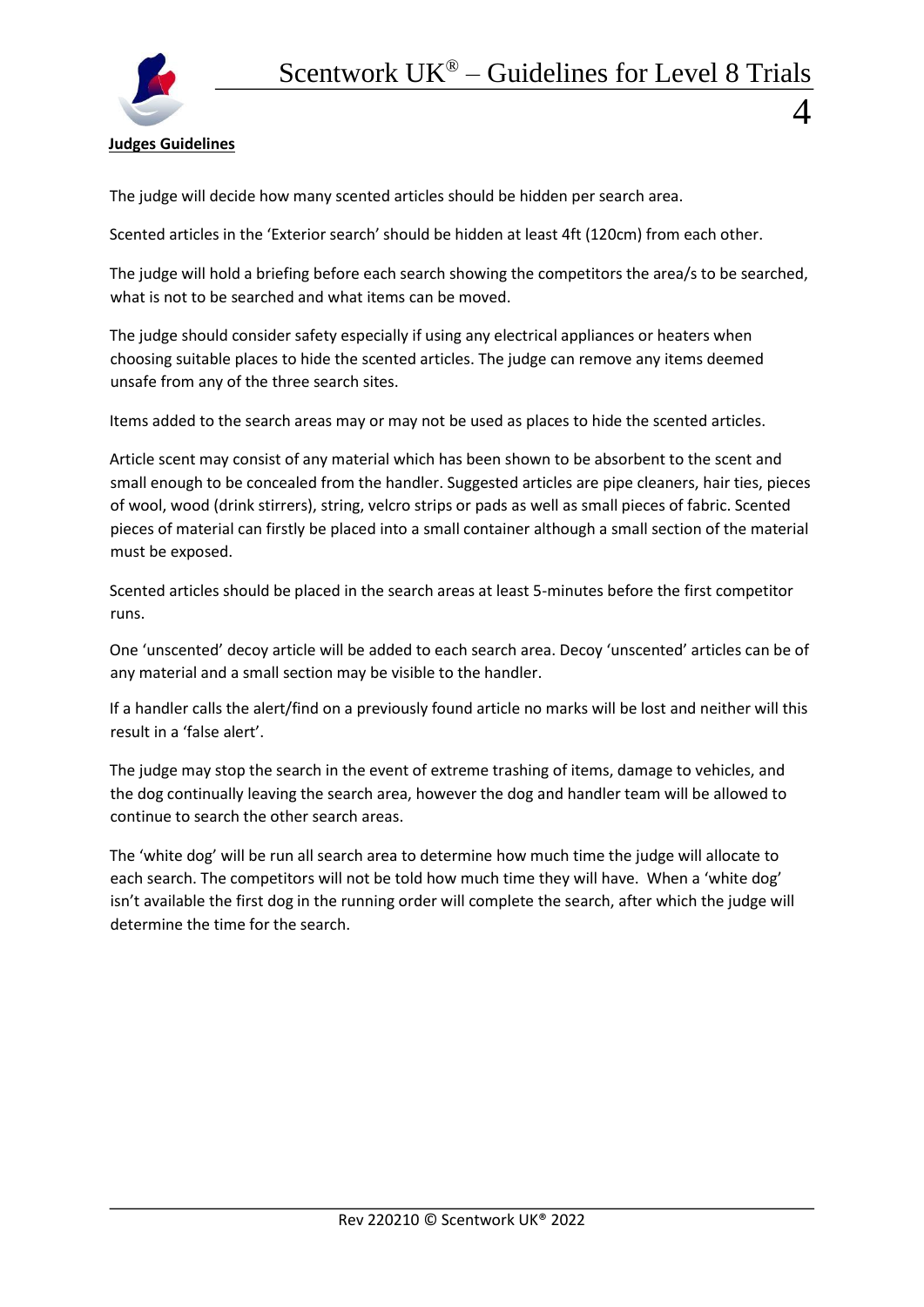## **1) Interior Searches**

These are typically room-sized environments such as a kitchen, toilets, committee rooms, barns or warehouse space. A search may include several rooms which must be sectioned off using cones, rope or hazard tape.

The search rooms may include items added by the judge as potential search items. The judge must bear in mind safety and workability of the search areas and the judge can remove items deemed not safe.

Scented articles can be placed in the seam of filing cabinets, cupboards, drawers, closed doors, underneath window ledges, dado rails or along skirting boards but must be hidden from view.

The judge should bear in mind, when hiding the scented articles, whether the competing dogs are elderly, small, if any of the dogs have injuries as well as safety.

### **2) Exterior Search**

The test must be conducted outdoors. Example of outside areas would be car park areas, playing fields, car park lay-bys and courtyards.

The ground surface can consist of materials such as grass, gravel, tarmac, artificial grass/fabric.

The search areas will be clearly identified by flags, cones, tape or other identifiers marking the perimeter of the search area.

Scented articles should be hidden at least 4ft (120cm) from each other.

The scented articles will only be hidden within the designated search area. However, dogs and handlers may move outside of those areas as part of their search.

One or two vehicles can be parked within the search area and may or may not be used as a hiding place. The judge should bear this in mind when setting the time.

Only the exterior of the vehicle is to be searched and the scented article may be hidden behind a closed door. It is permissible to hide more than one scented article on the same vehicle.

Additional Items can be added and used as possible search sites or removed if deemed unsuitable or unsafe by either the judge or the trials manager.

Natural items such as trees, fencing, walls, and drain pipes are acceptable hiding places although hiding under gravel, soil, grass and similar terrain is not allowed.

The judge should bear in mind whether the competing dogs are elderly, small, if any of the dogs have injuries as well as safety when hiding the scented articles.

If a dog is interfered with by another dog entering the search area, the judge should stop the search and re-start when they feel the search site is safe again to do so. In exceptional circumstances the team will be allowed a re-run.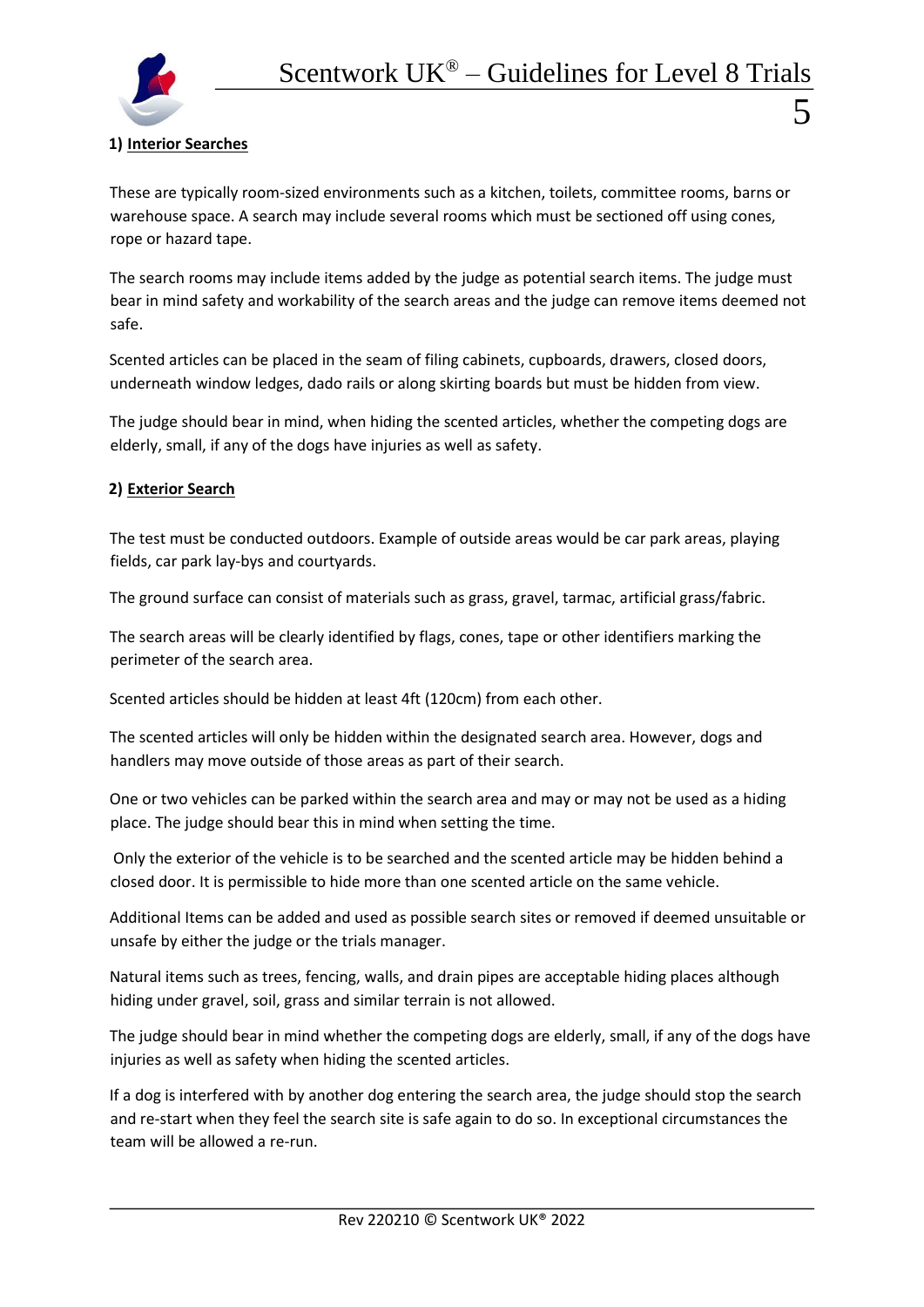

# **Indication** - The dog can indicate to the handler by expressing 'any' non- destructive behaviour. (see definition of trashing, below). Acceptable indications can include: freeze, stare, sit, down, lick, paw touch, nibbling, nose prod and barking.

**White Dog –** An experienced dog, not entered in the trial, allowed to do a 'pre-run' to test article strength and its location. The white dog is not to be owned by anyone entered in the trial.

**Trashing & Fouling** *-* (Please read indication description above) Any behaviour that is excessive or could potentially cause damage to any items including the item that is scented. Behaviours not acceptable will include biting, persistent paw scratching (more than 3 paw contacts in succession) or throwing items around and rough handling of any non-scented items. In the event of a fouling incident, subsequent competitors must be made aware where the fouling incident happened. However, in the event of continuous trashing of items and repeated fouling the test must immediately be stopped by the judge and the handler/dog team 'will' be eliminated from this 'section' (not get any marks for this section) although the dog/handler team shall be allowed to partake in the other exercises.

**Calling the 'Alert/Find' –** Before the test begins the handler should inform the judge how s/he will call the 'Alert/Find', either verbally or a hand signal, when he/she thinks their dog has found an article.

**Rewards**: the competitor is allowed to reward their dog ONLY once they have passed outside of the search area.

**Equipment -** All dogs must wear either a collar or harness whilst under test. Slip leads or a half-check collar are permitted but handling marks will be deducted if used in a corrective manner. Dogs can not wear a 'halti' or any other head collar whilst working. No person shall carry out punitive correction or harsh handling of any dog at any time within the precincts of the competition.

**Replacement of scented articles.** – It will be decided by the judge to replace scented articles for the following reasons: if it has is retrieved, mouthed or damaged in any way.

**Number of dogs entered at a L8 trial.** A competitor may not enter more than one dog in the same level at a L8 trial.

**Entering more than one Level at a trial –** A dog can only be entered in one Level at a trial.

**Eligibility for entry** - Open to teams that have qualified twice at level 7.

Not open to teams who have gained 30 points in Level 7.

**Bitches in Season** - Bitches in season are not allowed to compete at the trial or be mated at the venue.